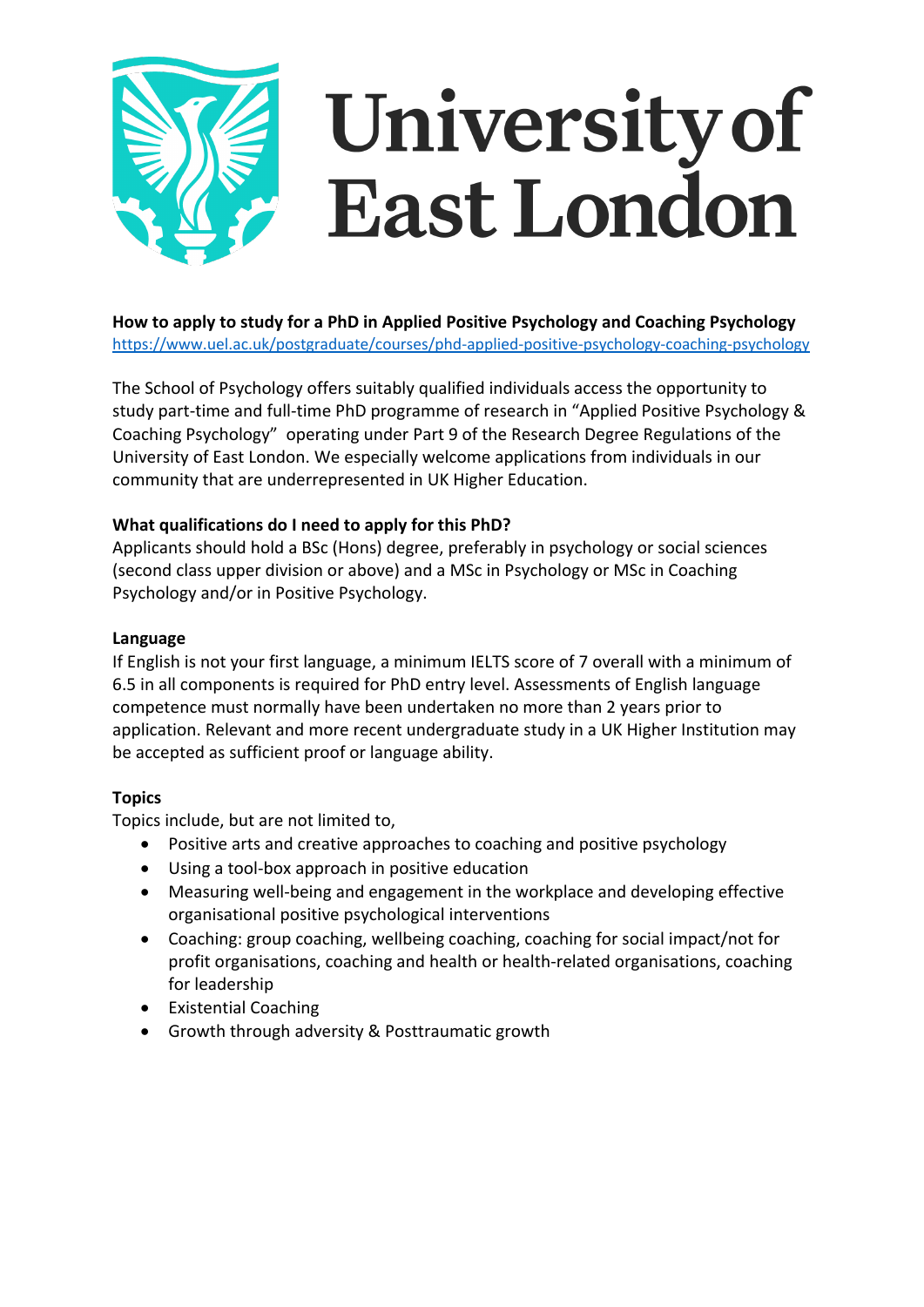

# University of East London

# **How do I apply?**

Before you submit a formal application, you should be liaising with suitable academics in the school, have agreed a research topic and formulates a substantial research proposal.

**List of academics Directors of Studies** Professor Ilona Boniwell Professor Aneta Tunariu Dr Andrea Giraldez-Hayes

# **Supervisors**

Dr Akshay Kumar Dr Ana Nacif Dr Burcin Baskurt Dr Candan Ertubey Dr Hanna kampman Dr David Tee Professor Ian Tucker

Applications are processed and lodged with The Graduate School and are submitted online using this link: https://www.uel.ac.uk/postgraduate/courses/phd-applied-positivepsychology-coaching-psychology

Queries about your applications should be addressed to pgradmiss@uel.ac.uk The application should include:

- Evidenced statements and a list of relevant qualifications referring to your skills, experience and abilities, especially in relation to research skills in psychology
- Details of participation in research projects/internships
- A 1,500-word research summary detailing the PhD programme. Please see https://www.uel.ac.uk/study/postgraduate/applying-postgraduate-research This file should be named "Research Summary"
- A PDF applicant reference from an academic who supports your application and can comment on your research skills and motivation to carry out a PhD (on headed paper, signed and dated). This file should be named "Academic Reference".
- A separate document containing details of the academic research team<sup>1</sup> who will supervise the PhD. This must include the name of the Director of Studies and the second supervisor. The file should be named "Supervision Team". Please see the list

 $1/1$  A supervision team is expected to have a combined experience of research degree supervision to successful completion of not less than 2 students.